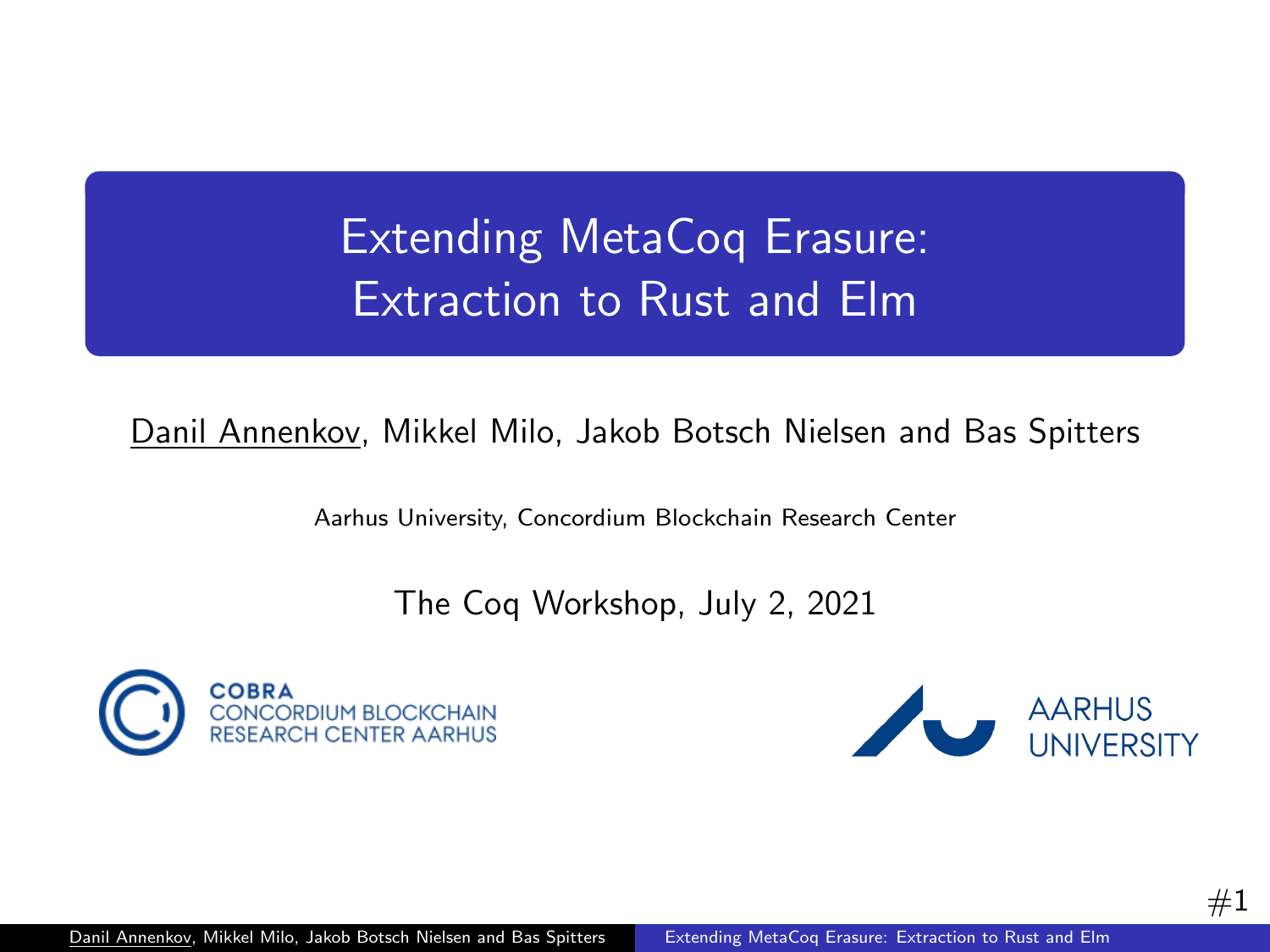- Coq supports extraction to OCaml, Haskell and Scheme.
- General idea: turn computationally irrelevant bits into  $\Box$  (a **box**).
- Proofs (propositions) and types appearing in terms become boxes.
- $\bullet$  The underlying theory: Pierre Letouzey's PhD thesis.<sup>1</sup>

<sup>1</sup>Certified functional programming : Program extraction within Coq proof assistant.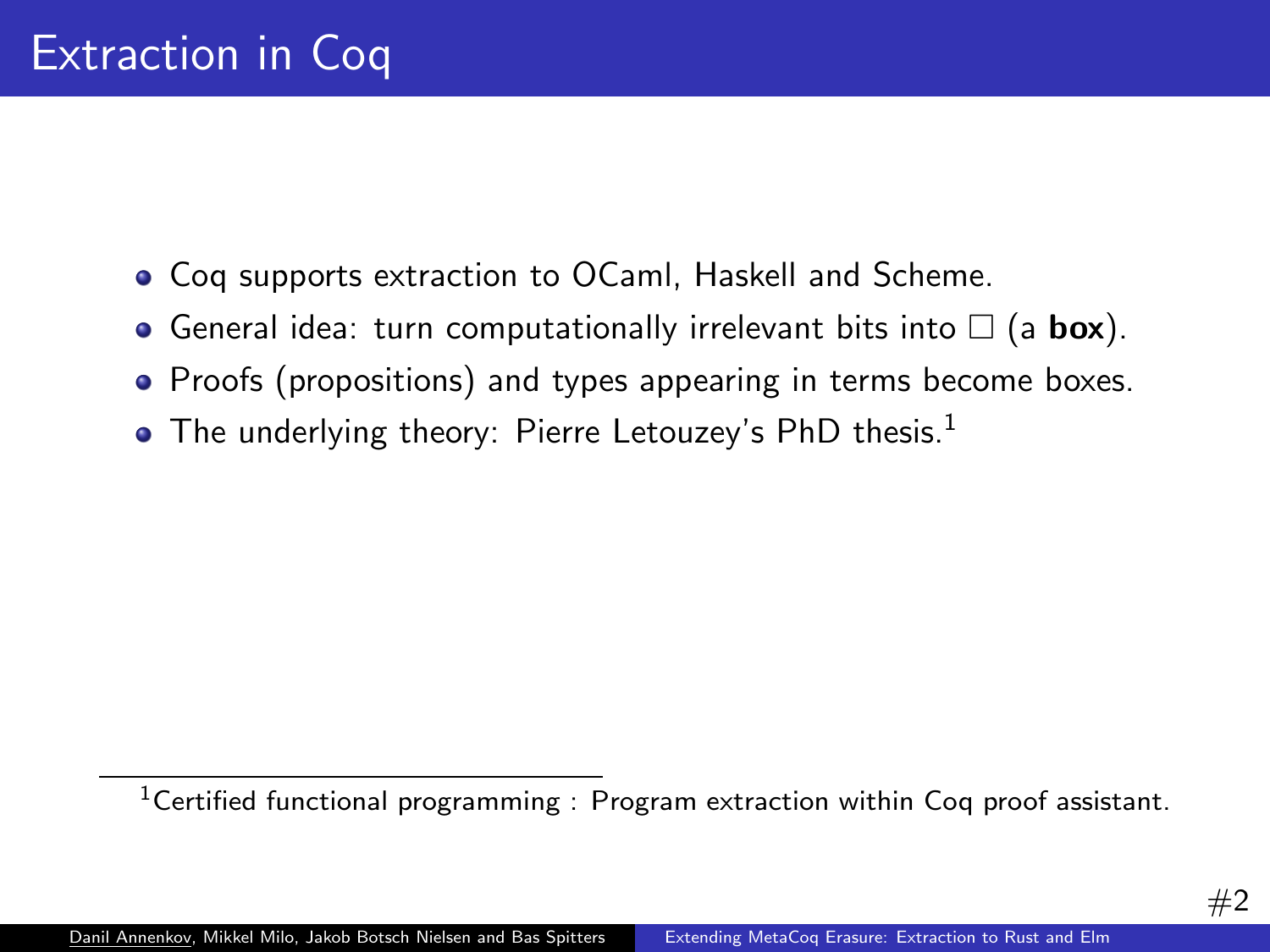- Coq supports extraction to OCaml, Haskell and Scheme.
- General idea: turn computationally irrelevant bits into  $\Box$  (a **box**).
- Proofs (propositions) and types appearing in terms become boxes.
- $\bullet$  The underlying theory: Pierre Letouzey's PhD thesis.<sup>1</sup>
- ✗ Does not support target languages we are interested in.
- ✗ Current Coq extraction is not verified.
- $\sqrt{\frac{1}{2}}$  MetaCoq erasure is verified!<sup>2</sup>

<sup>1</sup>Certified functional programming : Program extraction within Coq proof assistant. <sup>2</sup>Matthieu Sozeau, Simon Boulier, Yannick Forster, Nicolas Tabareau and Théo Winterhalter. Coq Coq correct! verification of type checking and erasure for Coq, in Coq.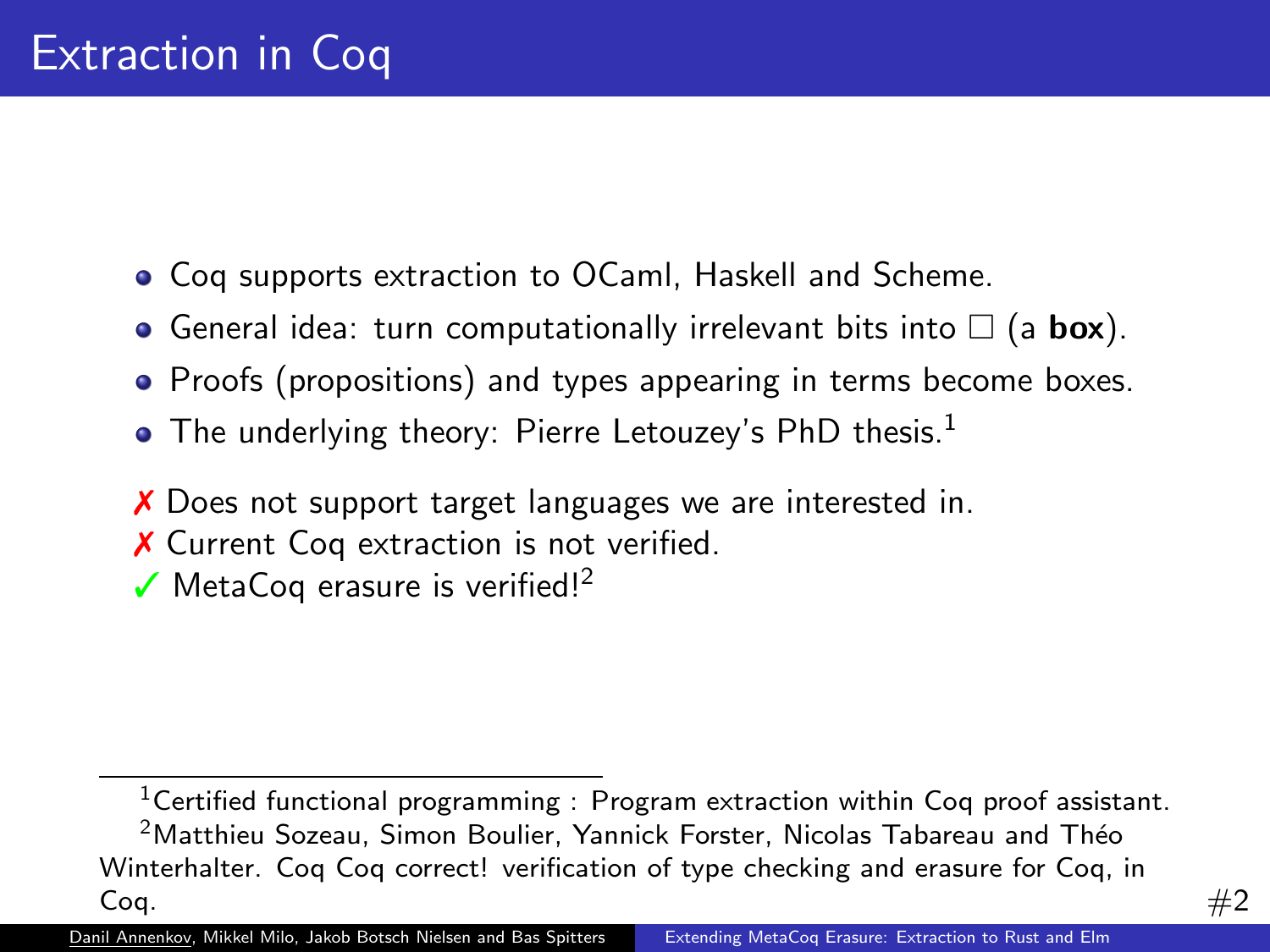## Our extraction pipeline



- green items our contributions (including the CPP'21 paper<sup>3</sup>);
- marked with  $*$  verified:
- improvements (this work):
	- pre-processing step with proof-generating transformations;
	- extensible add your conversion-preserving transformation;
	- new targets Rust;
	- $\bullet$  new use case verified Elm web app.

<sup>3</sup>DA, Mikkel Milo, Jakob Botsch Nielsen and Bas Spitters. Extracting Smart Contracts Tested and Verified in Coq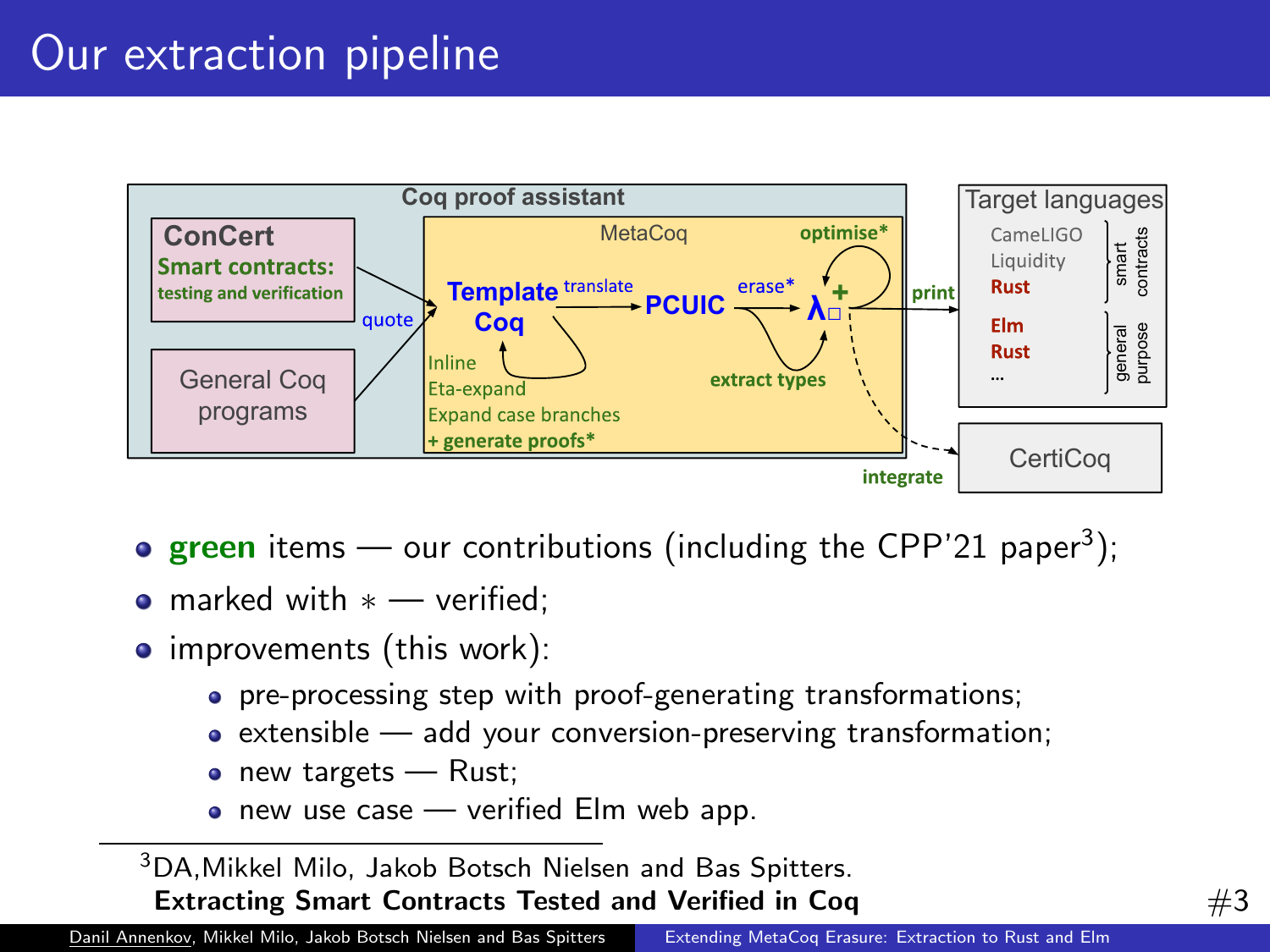• Rust is getting popular: Rust foundation (AWS, google, mozilla, MS, FB, Huawei), also: Concordium.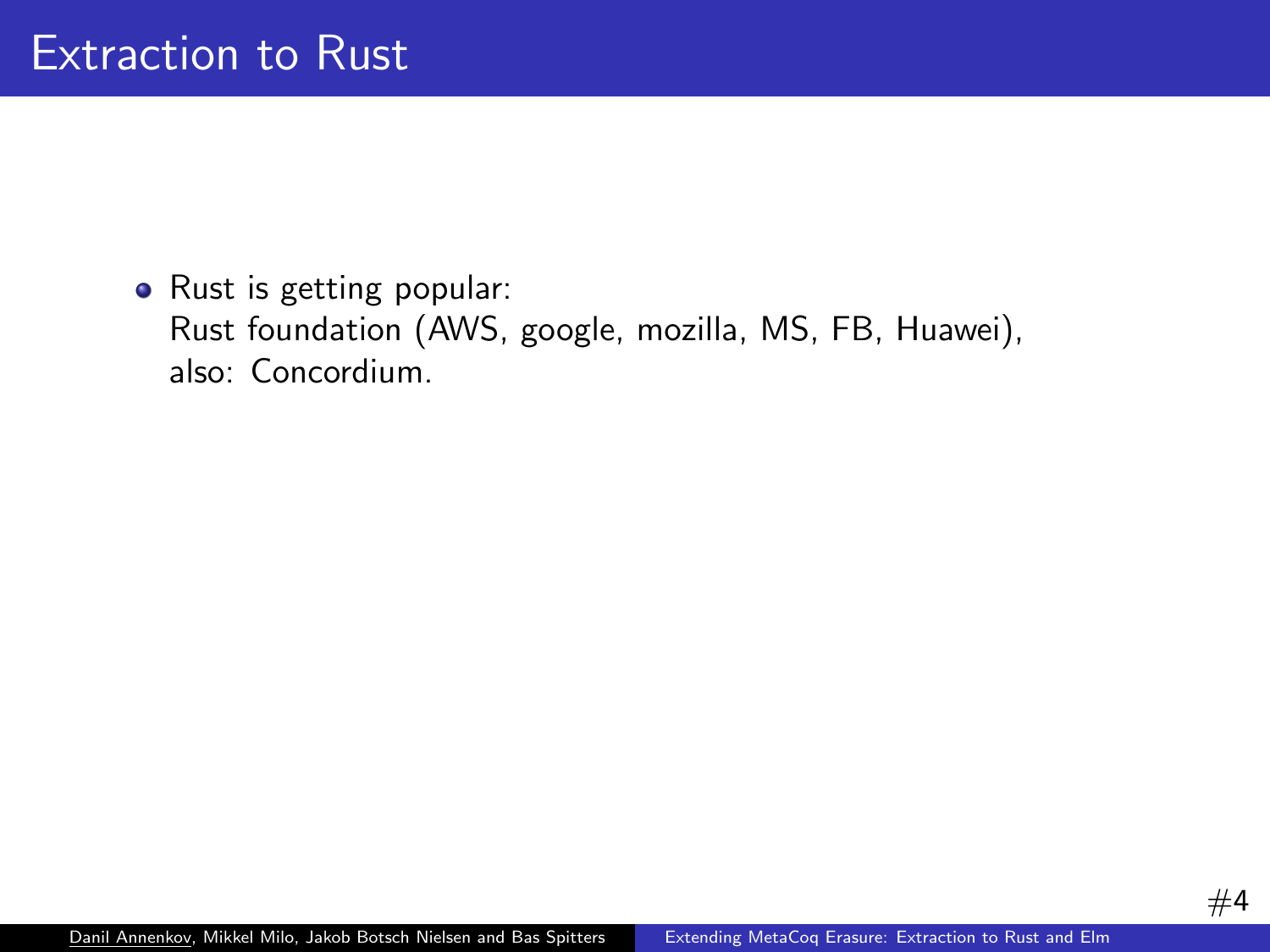• Rust is getting popular:

Rust foundation (AWS, google, mozilla, MS, FB, Huawei), also: Concordium.

Multi-paradigm language with manual memory management.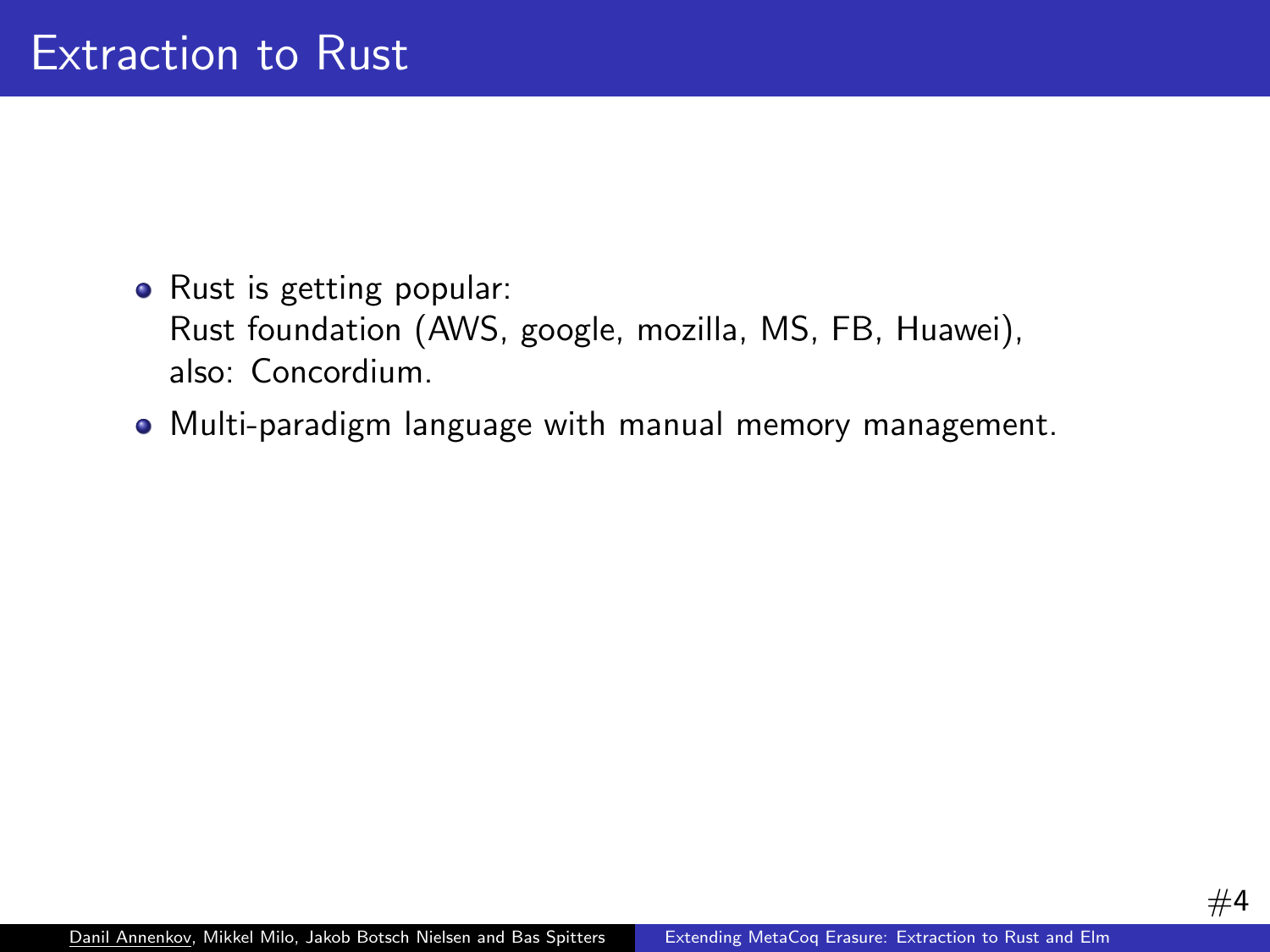• Rust is getting popular:

Rust foundation (AWS, google, mozilla, MS, FB, Huawei), also: Concordium.

- Multi-paradigm language with manual memory management.
- Has a nice functional fragment:
	- sum/product types;
	- pattern matching;
	- everything is an expression;
	- immutability by default;
	- (almost) Hindley-Milner (without let-polymorphism)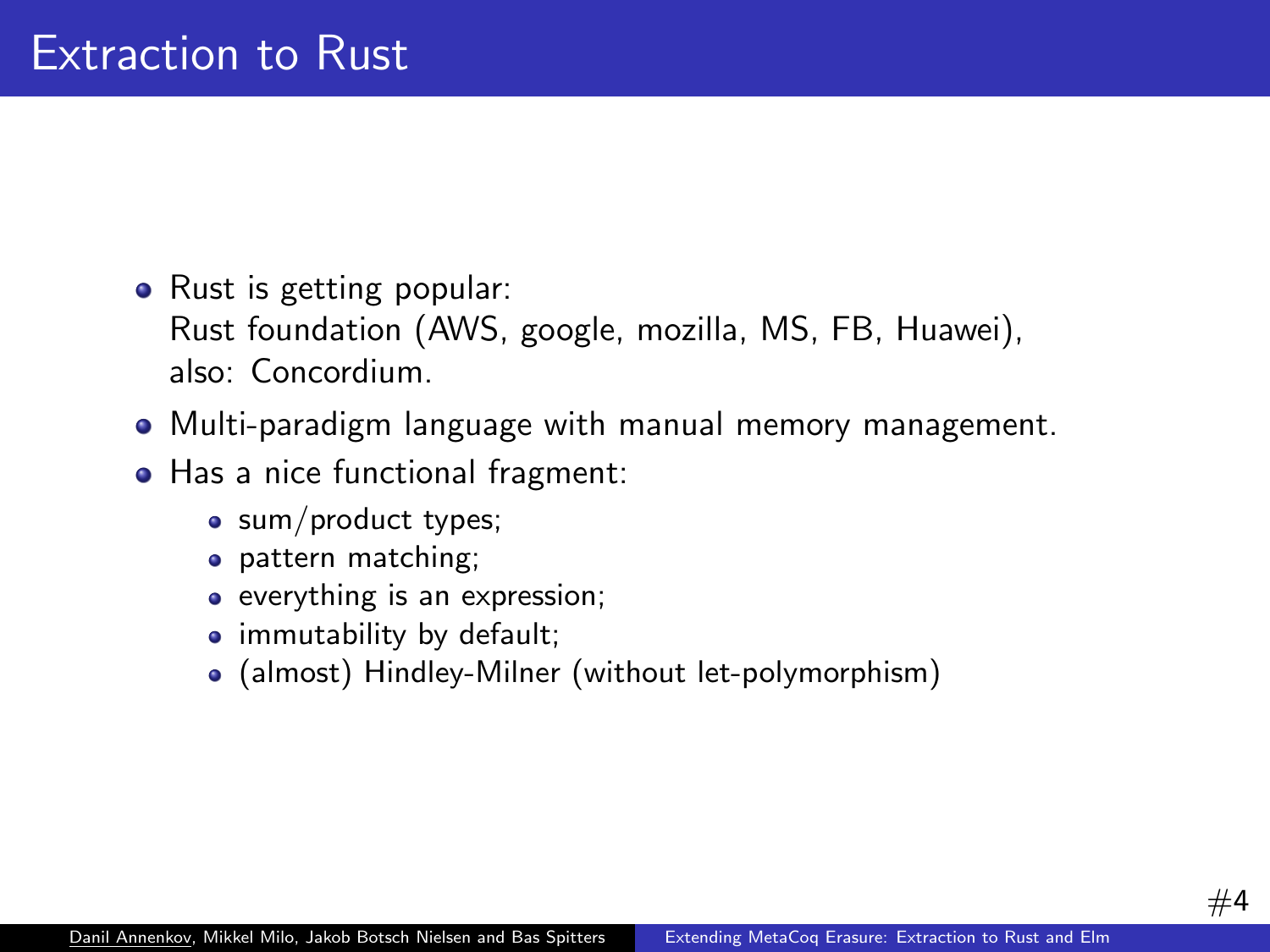```
Recursive data types: type definitions contain their fields by value.
  pub enum List < A > { nil, cons(A, List < A > \end{A}
  has infinite size — invalid in Rust.
  Solution: use references:
  pub enum List\langle a, A \rangle {
    nil(PhantomData<&'a A>),
    cons(PhantomData<&'a A>, A, &'a List<'a, A>)
  }
```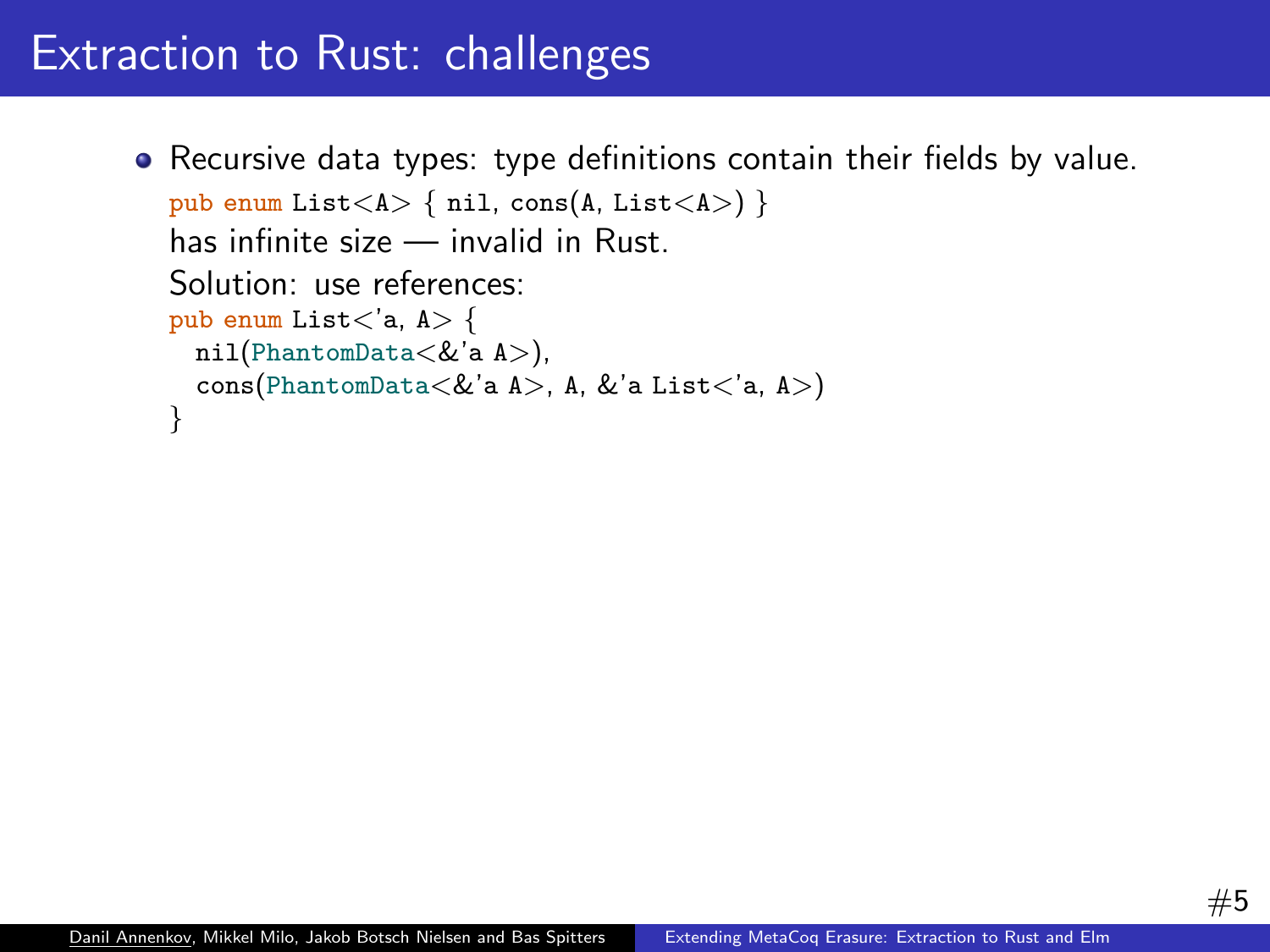- Recursive data types: type definitions contain their fields by value. pub enum List < A > { nil, cons(A, List < A > \end{A} has infinite size — invalid in Rust. Solution: use references: pub enum List $\langle a, A \rangle$  { nil(PhantomData<&'a A>), cons(PhantomData<&'a A>, A, &'a List<'a, A>) }
- No GC. Currently, we use arena/region-based allocation. Possible to use existing GC, e.g. Boehm–Demers–Weiser.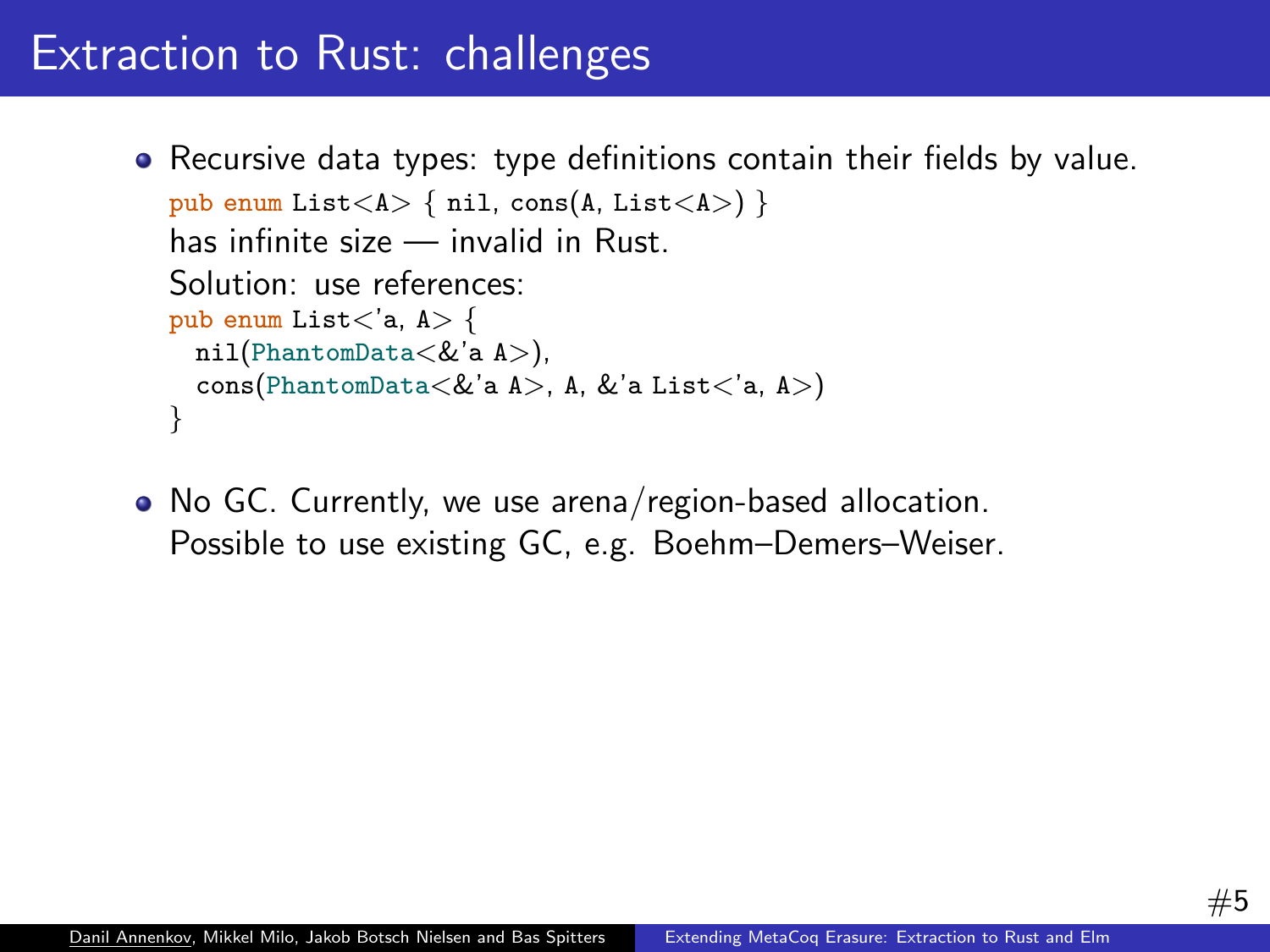- Recursive data types: type definitions contain their fields by value. pub enum List < A > { nil, cons(A, List < A > \end{A} has infinite size — invalid in Rust. Solution: use references: pub enum List $\langle a, A \rangle$  { nil(PhantomData<&'a A>),  $\cos(\text{PhantomData} < \& a \land \text{A} > \text{A}, \& a \text{ List} < a \land \text{A} > \text{A})$ }
- No GC. Currently, we use arena/region-based allocation. Possible to use existing GC, e.g. Boehm–Demers–Weiser.
- Closures. Supported, but each closure gets a unique type. let  $c1 = |y|$  y + 1; let  $c2 = |z|$  z + 1; let foo = [c1, c2]; doesn't work. Solution: allocate closures, use references.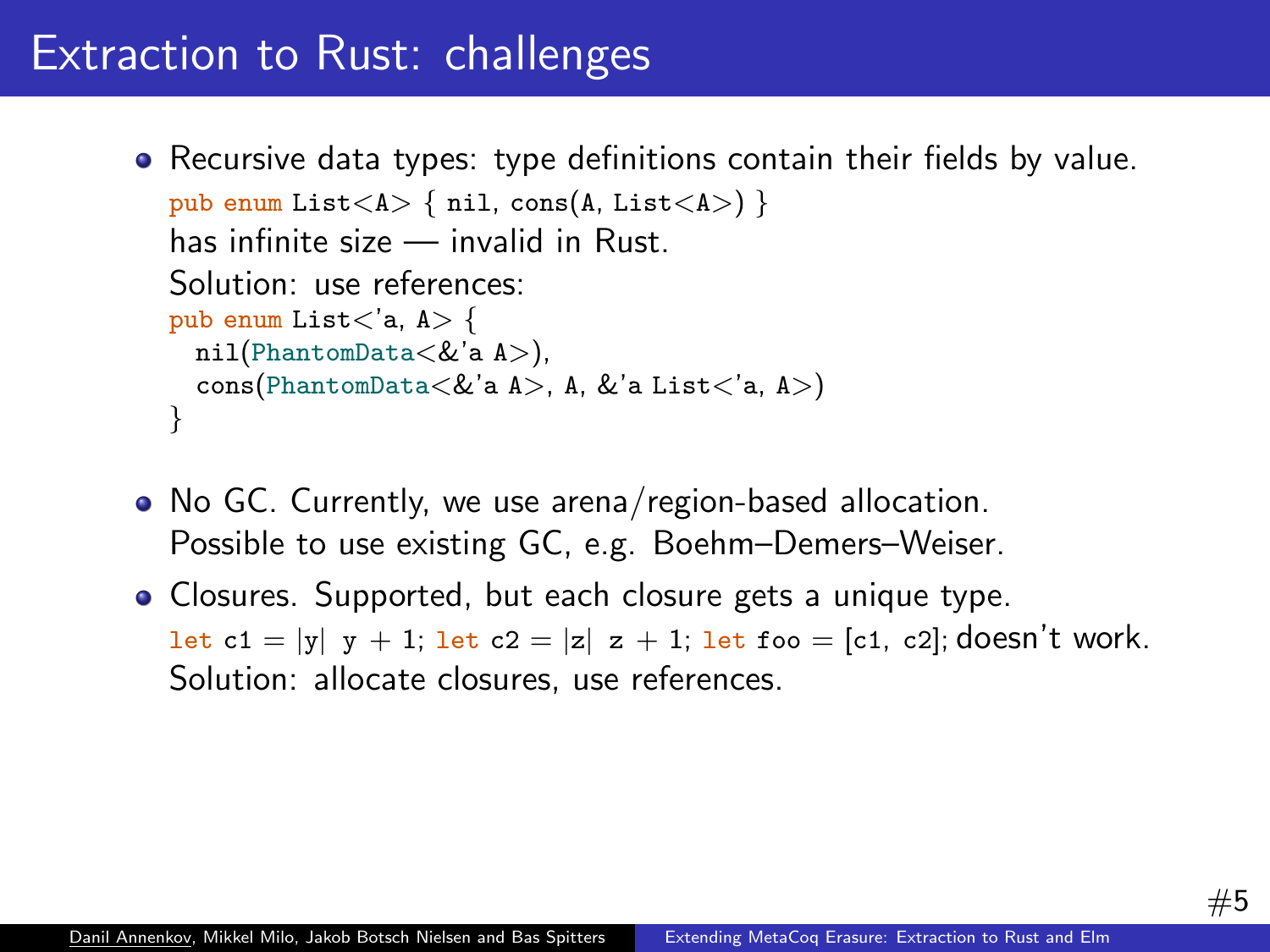- Recursive data types: type definitions contain their fields by value. pub enum List < A > { nil, cons(A, List < A > \end{A} has infinite size — invalid in Rust. Solution: use references: pub enum List $\langle a, A \rangle$  { nil(PhantomData<&'a A>),  $\cos(\text{PhantomData} < \& \text{'a A} > \text{A}, \& \text{'a List} < \text{'a, A}$ }
- No GC. Currently, we use arena/region-based allocation. Possible to use existing GC, e.g. Boehm–Demers–Weiser.
- Closures. Supported, but each closure gets a unique type. let  $c1 = |y|$  y + 1; let  $c2 = |z|$  z + 1; let foo = [c1, c2]; doesn't work. Solution: allocate closures, use references.
- Partial applications. Not supported, but we can use closures. Solution: generate both curried and uncurried versions.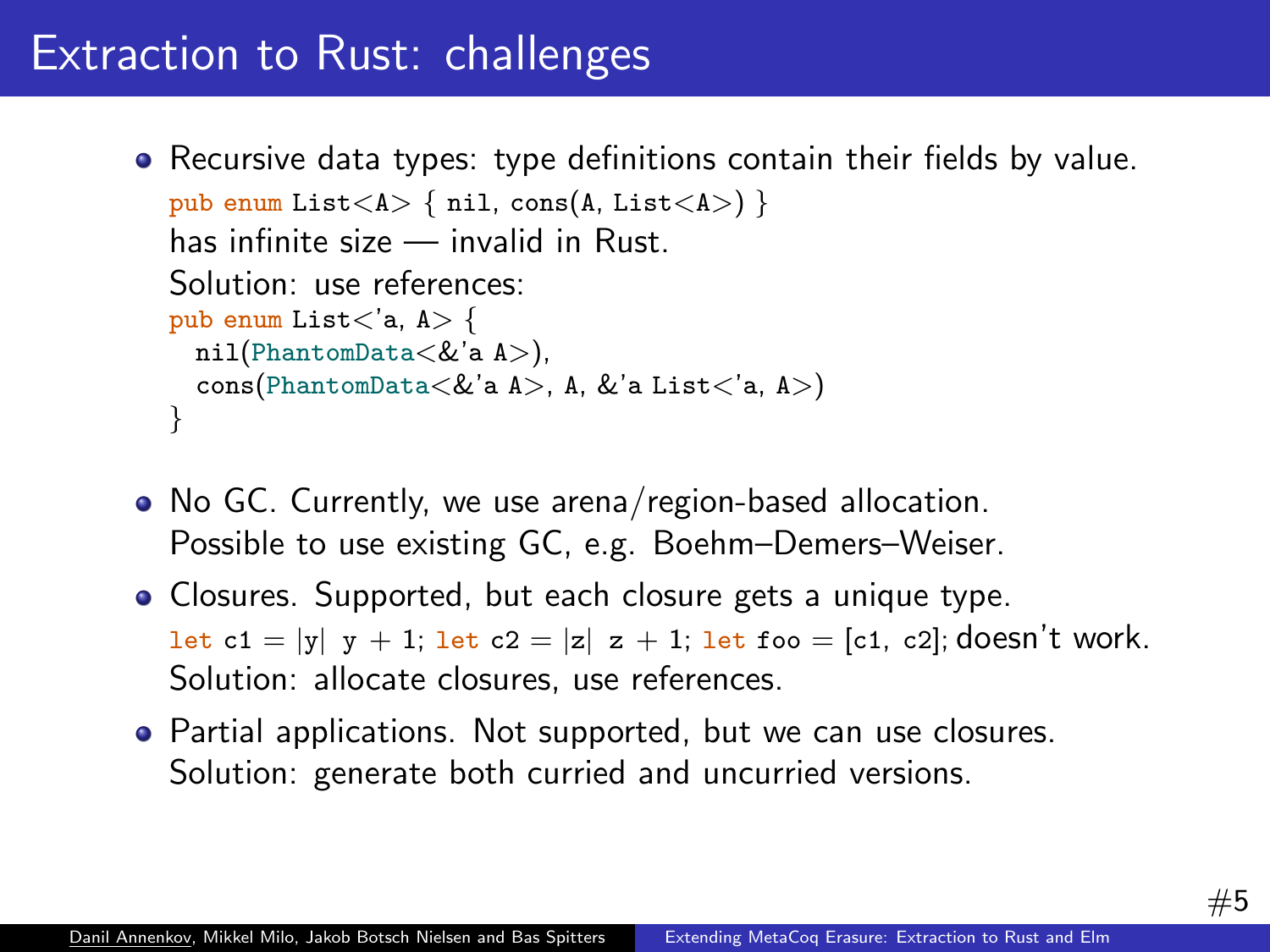- Recursive data types: type definitions contain their fields by value. pub enum List < A > { nil, cons(A, List < A > \end{A} has infinite size — invalid in Rust. Solution: use references: pub enum List $\langle a, A \rangle$  { nil(PhantomData<&'a A>),  $\cos(\text{PhantomData} < \& a \land \text{A} > \text{A}, \& a \text{ List} < a \land \text{A} > \text{A})$ }
- No GC. Currently, we use arena/region-based allocation. Possible to use existing GC, e.g. Boehm–Demers–Weiser.
- Closures. Supported, but each closure gets a unique type. let  $c1 = |y|$  y + 1; let  $c2 = |z|$  z + 1; let foo = [c1, c2]; doesn't work. Solution: allocate closures, use references.
- Partial applications. Not supported, but we can use closures. Solution: generate both curried and uncurried versions.
- Inner (nested) fixpoints. Only top-level declarations are recursive. Solution: do recursion through the heap.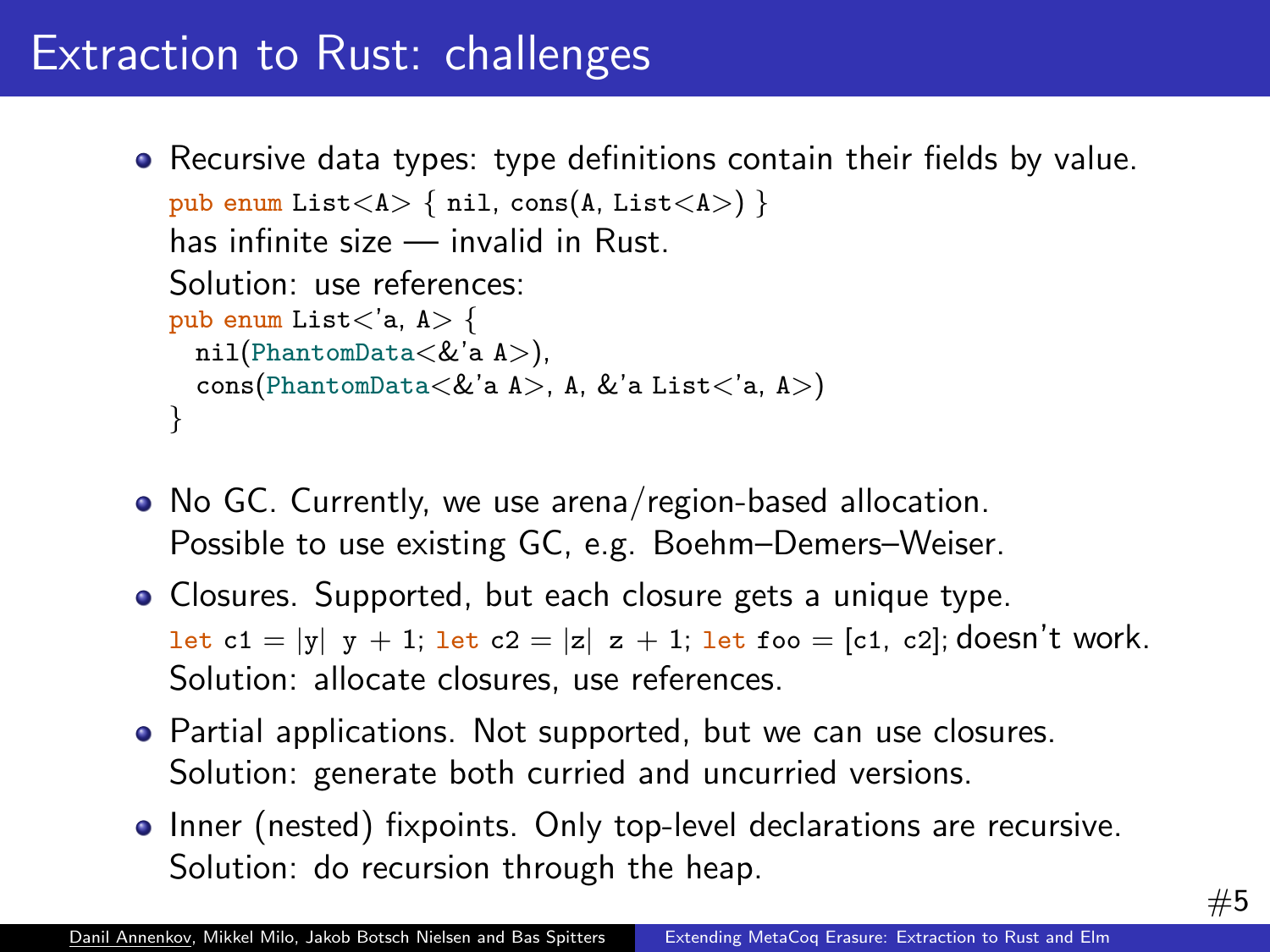#### Extraction to Rust: map

```
Extracting map : forall A B : Type, (A \rightarrow B) \rightarrow list A \rightarrow list B
```

```
impl<'a> Program {
 fn map<A: Copy, B: Copy>(&'a self, f: &'a dyn Fn(A) \rightarrow B, 1: &'a List<'a, A>)
        \rightarrow &'a List<'a, B> {
   match 1 \{&List::Nil( )\Rightarrow { self.alloc(List::Nil(PhantomData)) },
     &List::Cons(\Box, a, t) \Rightarrow {
        self.alloc(List::Cons(PhantomData, hint_app(f)(a), self.map(f, t)))
     },
   }
 }
 fn map_curried<A: Copy, B: Copy>(\&'a self) \rightarrow \&'a dyn Fn(\&'a dyn Fn(A) \rightarrow B)\rightarrow &'a dyn Fn(&'a List <'a, A >) \rightarrow &'a List <'a, B > {
   self.closure(move |f| {
     self.closure(move |1| { self.map(f, 1) })
  })}
// ...
}
```
 $F_n$  — a standard function trait for closures hint\_app — a wrapper to guide type checking.

#6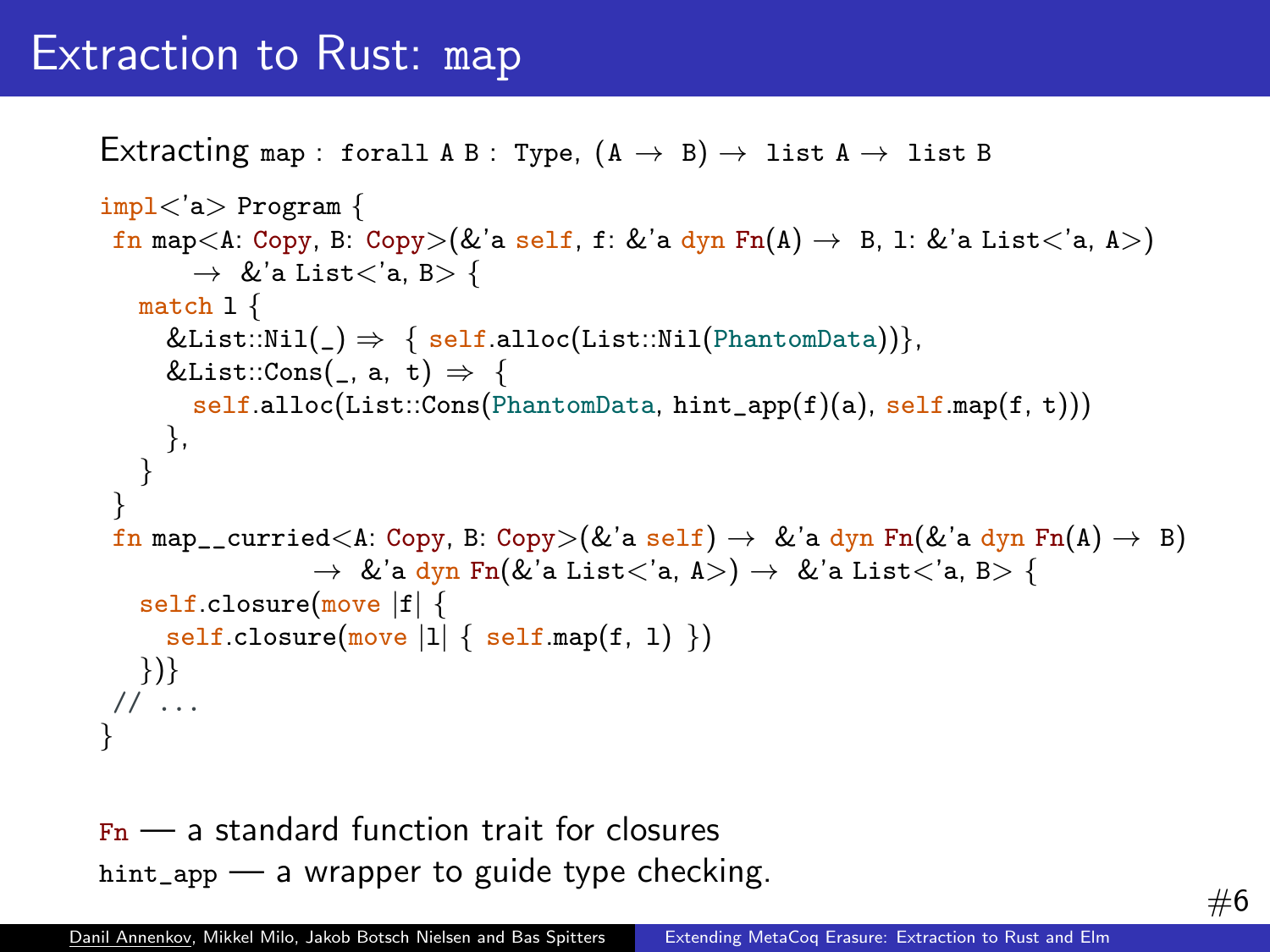- Smart contracts programs "running on a blockchain".
- Rust is used as a smart contract language at Concordium.
- Additional challenge: integration with the target platform.
- We provide integration with the Concordium infrastructure.
- Generate wrappers, serialisation/deserialisation machinery, etc.
- Promising results: extracted code of reasonable size and performance.

Rust code: [https://github.com/AU-COBRA/](https://github.com/AU-COBRA/concordium-extracted-contracts) [concordium-extracted-contracts](https://github.com/AU-COBRA/concordium-extracted-contracts)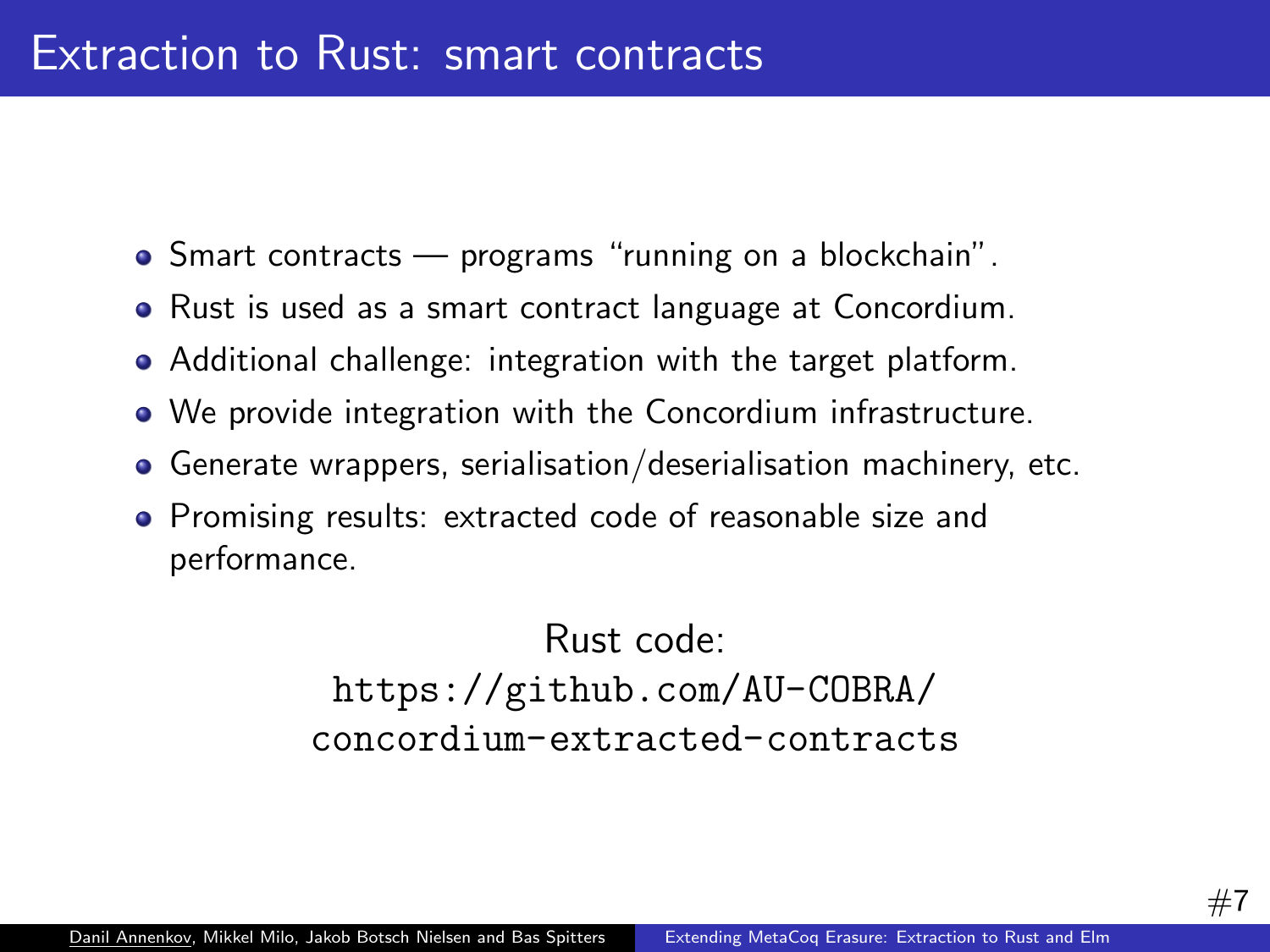- Elm general-purpose functional language.
- Based on Hindley-Milner type system (with some extensions).
- Used mostly for web development.
- Nice extraction target, but no unsafe type casts (like Obj.magic).
- Use pre-processing to inline/specialise definitions.
- Prenex-polymorphism  $+$  subset types  $=$  well-typed Elm code.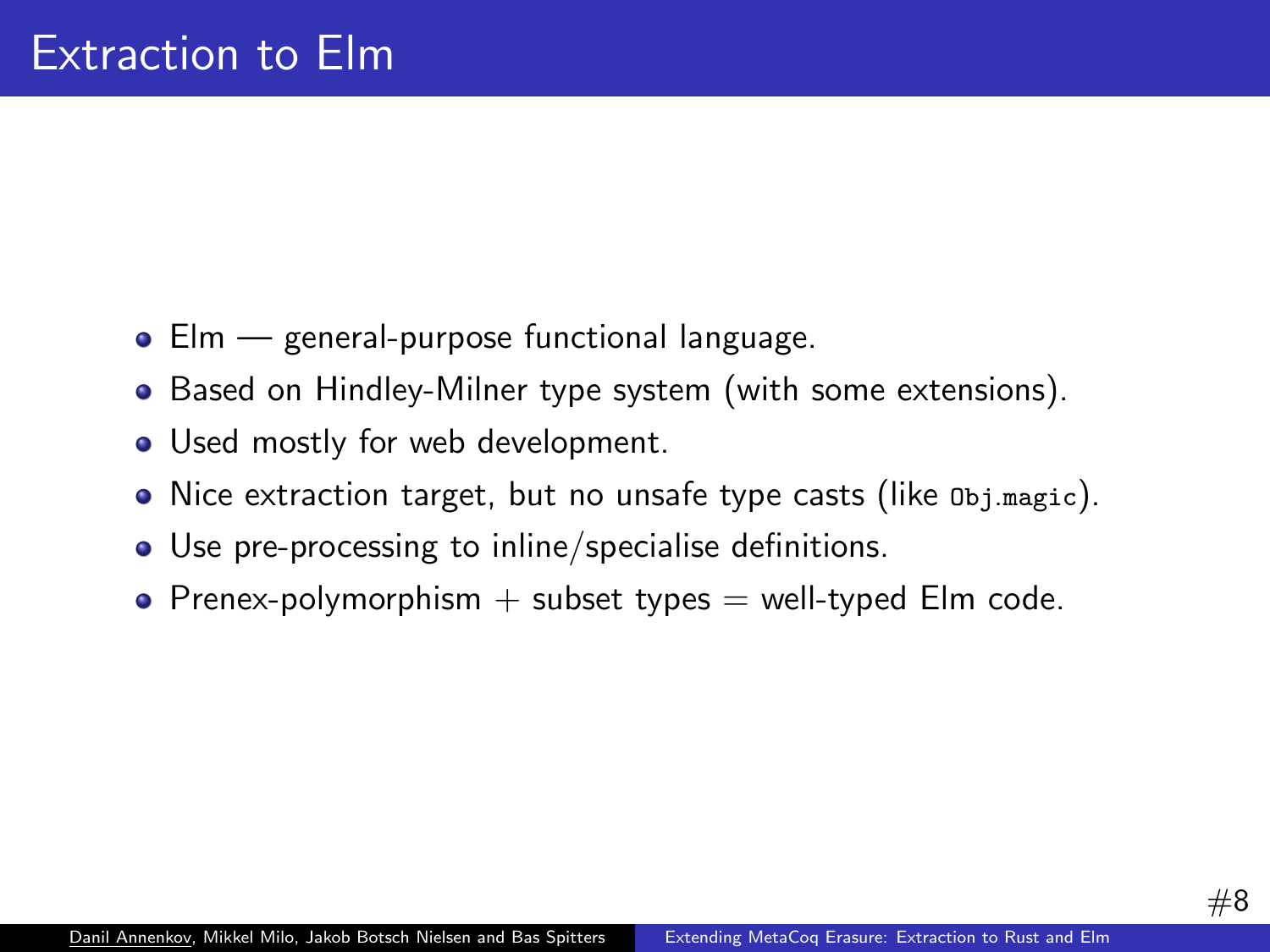- Inspired by Elm guide.
- An input form with user and password.
- Define the "logic" of the app in Coq.
- Use dependent types to encode model invariants.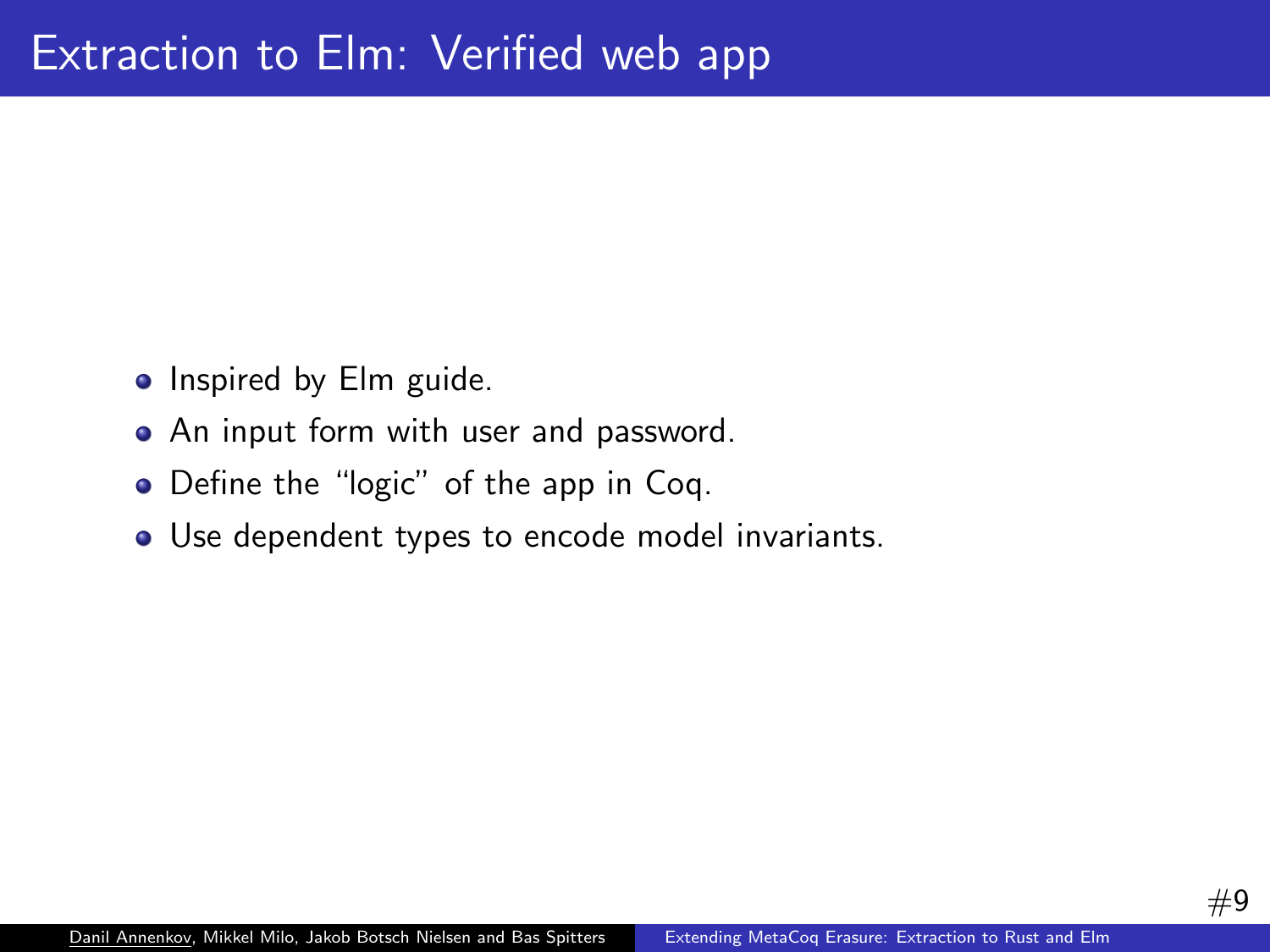```
Record StoredEntry := \{ seName : string;
                         sePassword : string }.
Definition ValidStoredEntry := { entry : StoredEntry | entry.(seName) \neq ""
                                   \wedge 8 < length entry. (sePassword) }.
Record Model :=
  { (* A list of valid entries such with unique user names *)
   users : {1 : list ValidStoredEntry | NoDup (seNames 1)};
    (* A list of errors after validation *)
   errors : list string;
    (* Current user input *)
   currentEntry : Entry }.
```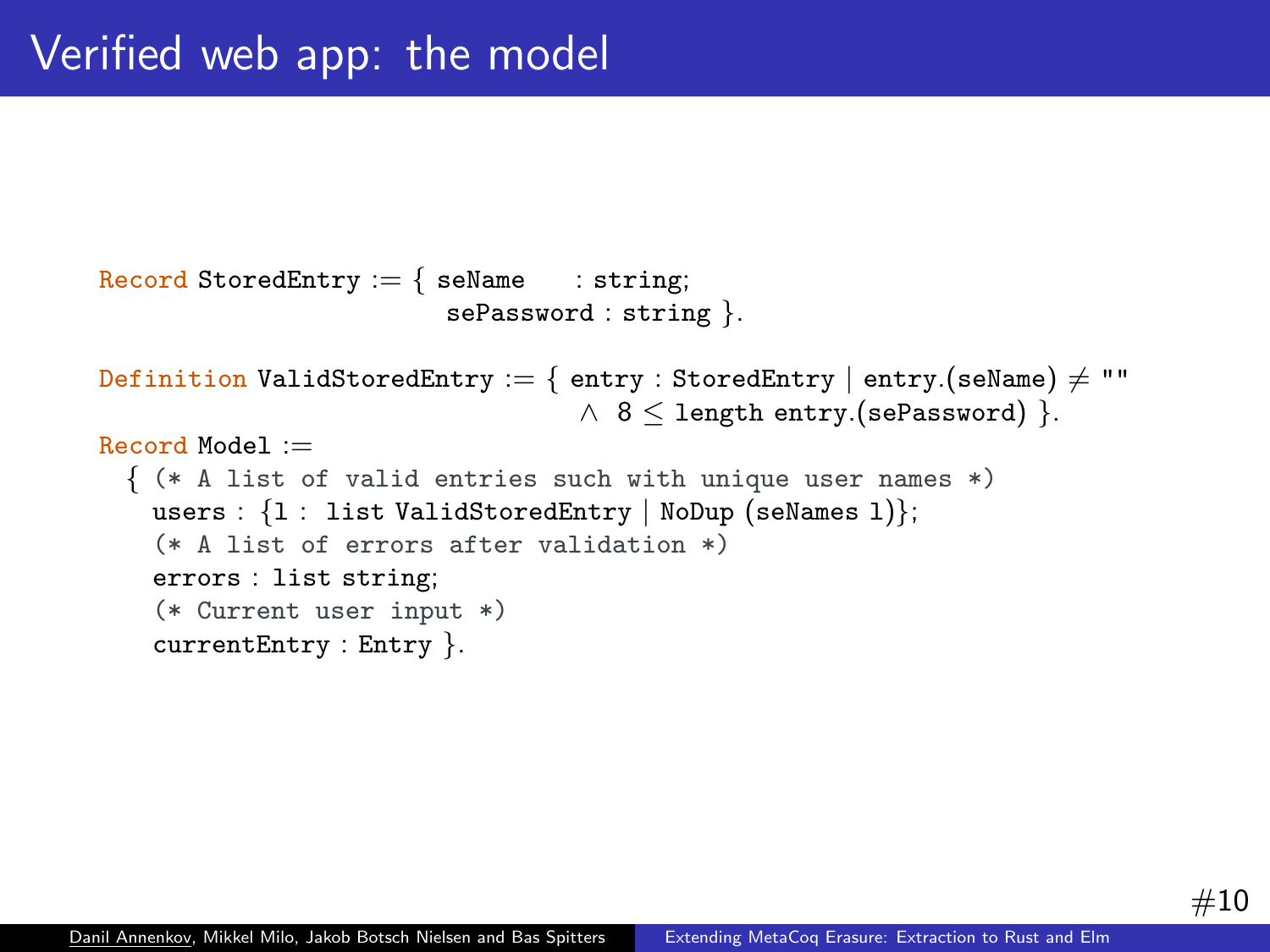- Using valid entries model invariants are preserved.
- No need for extra validation, apart from the entry point.
- **•** Forces to think about validation.
- Guarantees that only valid entries are stored.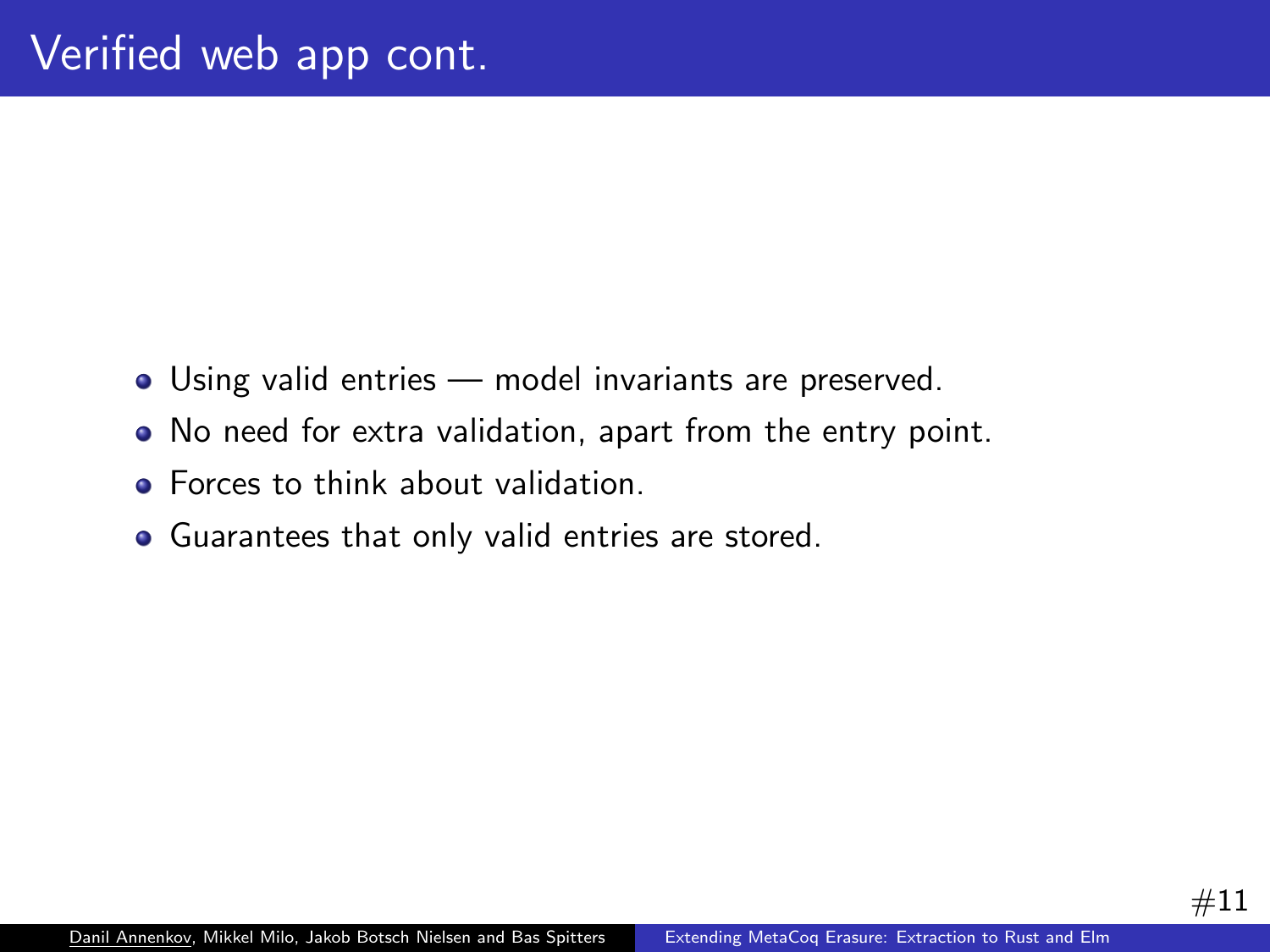- Coq code uses **Program** for convenience.
- The resulting code is well-typed.
- We verify the main logic, extract, and append the views.
- The example is available in Ellie (link is in the abstract).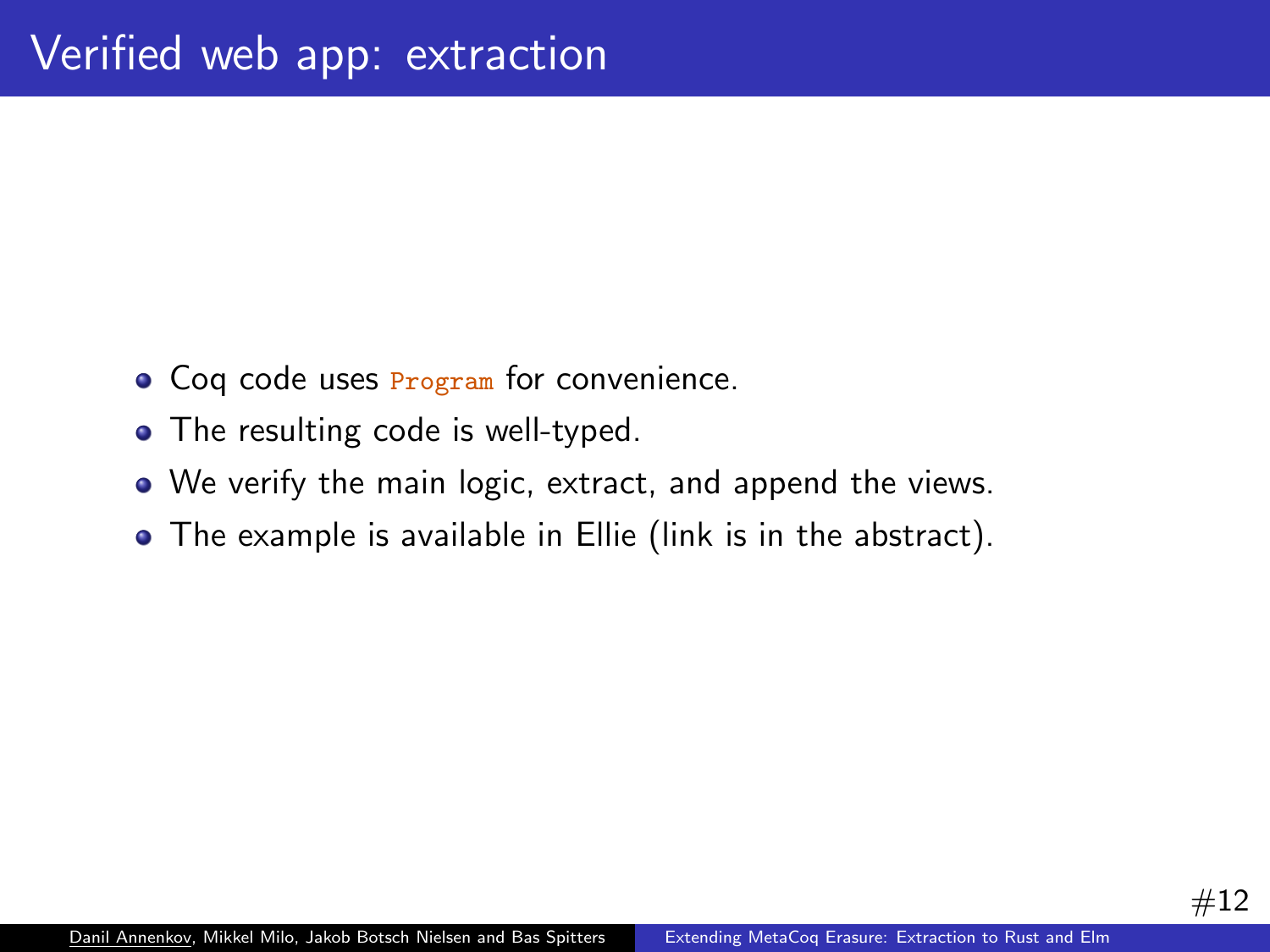- **a** Rust extraction:
	- Experiment with various GC.
	- **More benchmarks**
	- Use unsafe to convince type checker, if required.
	- **Connect ConCert to Rust semantics.**
- **e** Flm extraction:
	- Verify view ←→ model interaction.
	- The interaction model is quite similar to smart contract interaction in ConCert!